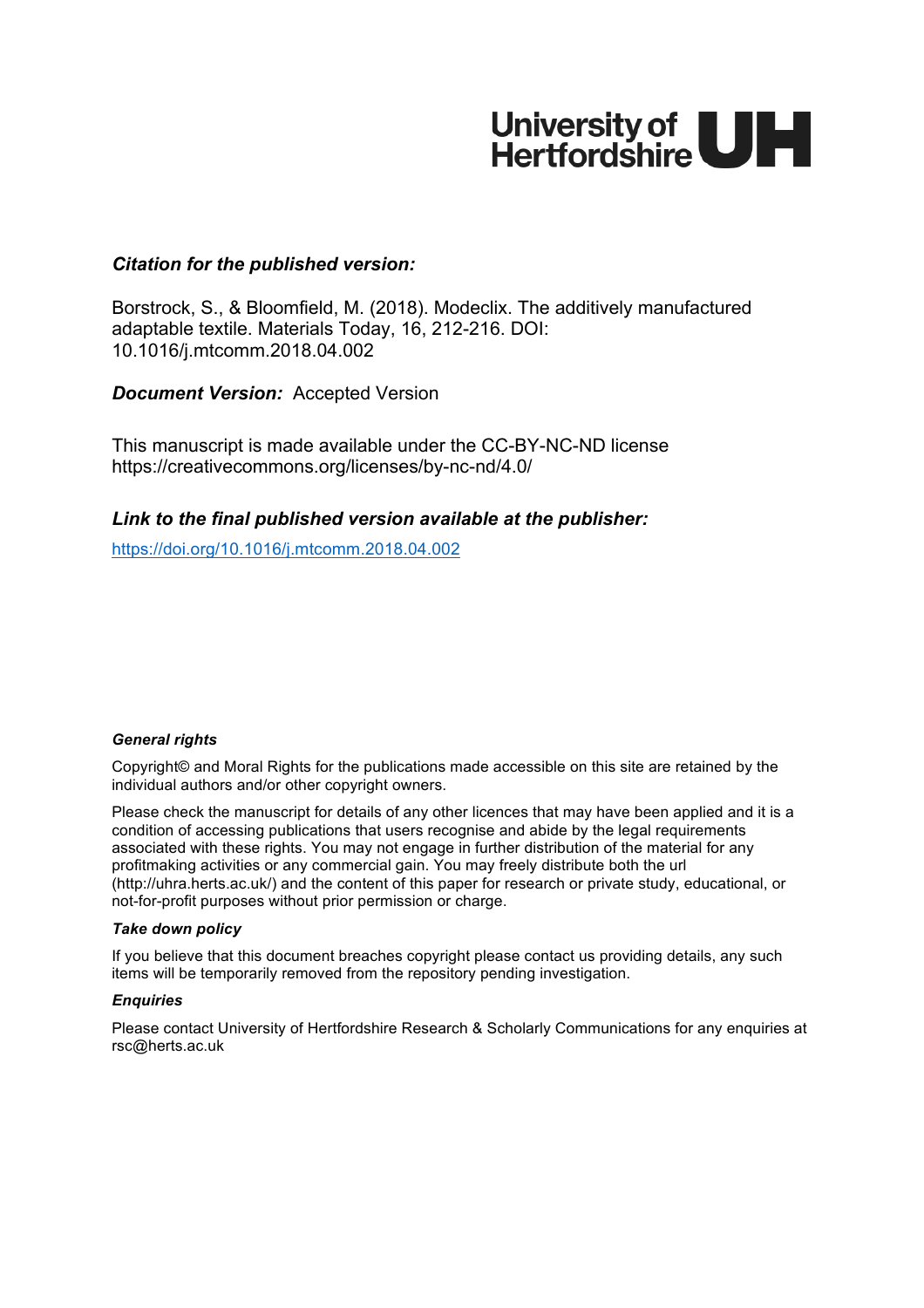### **Modeclix.** The additively manufactured adaptable textile.

#### **Professor Mark Bloomfield & Dr Shaun Borstrock. University of Hertfordshire. UK**

**Modeclix** represents an innovation in the use of 3D Printing to produce a flexible material that is infinitely configurable to meet a range of different demands. The rationale behind the project is to create a fluid 3D Printed textile which could be used to make, in the first instance, clothing.

Modeclix meets current sustainable manufacturing practices, procedures, and definitions through employing the principles of the circular economy. The material can be manufactured on demand and scaled to meet economic requirements. Through repair, re-use and re-purposing the materials life cycle can be extended and adapted to meet changing circumstances. By combining localised manufacture with hand assembly and finishing processes the material encourages social interaction and community growth.

**Modeclix** is replicable, scalable, sustainable and sets a benchmark for innovation. Modeclix represents a proposition that innovatively changes how both industry and the customer considers materials. The size of the material sheet can be scaled as required and any number of Additive Manufacturing facilities around the world can manufacture to meet demand. The manufactured materials life span is extended through the option for it to be re-configured and re-purposed at any time, thereby ensuring a sustainable future for the material while at the same time encouraging customers to adjust their understanding and approach to how they consume products and services.

**Modeclix** offers solutions in energy and resources efficiency based on the current status. Through the modularity of the design, energy and resource efficiencies come into play with the materials re-use. As the configuration of the material into useful products is currently a hand process, this encourages a return to local craft based practices which are both scalable and sustainable. Regarding energy and emissions comparisons between AM and conventional textile manufacturing, Modeclix products can be additively manufactured complete and fully assembled once patterns have been devised. This would then offer a reduction in the number of processes and address energy and emissions concerns. For example current textile production requires that yarn is woven into a usable form that then requires cutting and assembly resulting in both an increase in procedures and the potential for waste. Modeclix products could be manufactured fully fashioned using only the material needed to complete the final product. Although Modeclix does not address the wider emissions issues connected with nylon production it does present a use of the raw material which shows how design can be used to create a modular system that can begin to address these issues in the long term. The modularity of Modeclix enables an ecosystem that can efficiently re-use and or re-purpose the material across a variety of different products and services. As the majority of the construction processes are initially undertaken by hand, emission and energy concerns are naturally reduced.

Modeclix demonstrates cost-effectiveness, break-even analyses and life-cycle assessments, and offers a critical comparison to conventional manufacturing practices with clear data to support the same. Within the context of high value manufacturing and bespoke products, Modeclix presents numerous cost effective methods for delivering customised goods and services. The modular linked structure is also workable at different scales and across different product categories, for example, jewellery, bags, garments or interior screening, satisfying a broad cross section of price points and markets. Additional value can be created through the reuse, repair, enhancement or adjustment possibilities that extend the products life cycle enabling it to adapt to future propositions.

**Modeclix** provides a sustainable method for using resources, through the modelling, design and manufactured demonstration of a final product. The design of Modeclix achieves excellent efficiencies and economies in both the density of build achievable through the AM process and subsequent ease of post processing. Assembly into a range of different product types either by hand or through fully fashioned manufacture via the AM process also contributes to sustainable manufacturing and resource efficiencies particularly when considering the customisation capabilities of the material.

**Modeclix** presents a new business model fitting into the criteria of environmental sustainability and energy efficiency through its characteristics which encourage the re-use, repair and re-purposing of the material. Buy back, deposit, service design and licensing business models are currently being explored to ensure the future of the materials value is maintained through its adaptability across a range of products and industries.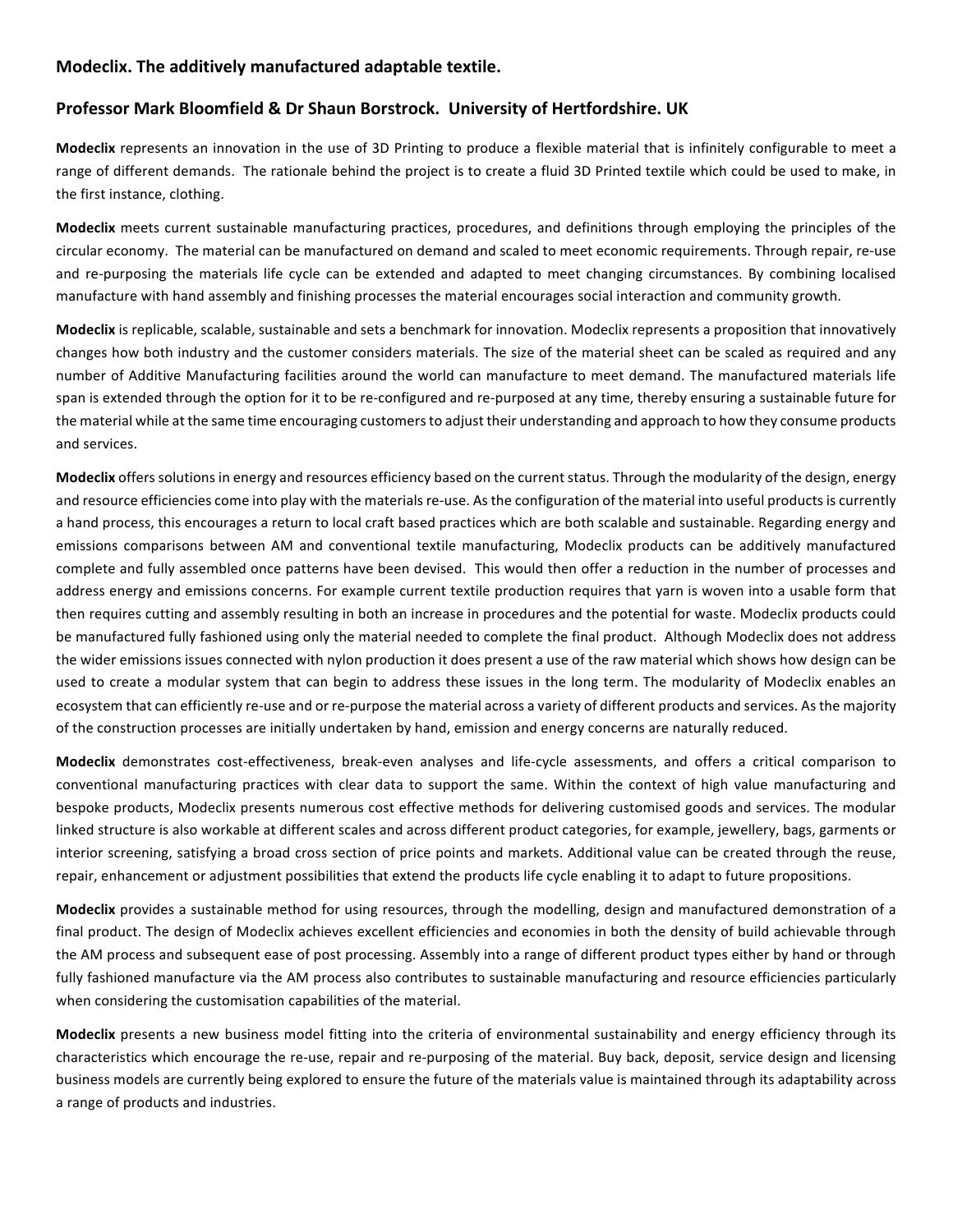#### **Methodology.**

Creating flexible materials using Additive Manufacturing (AM) continues to be a challenge. Consideration has been given to, and includes the variety of AM techniques and materials available, the size of the build chamber of the AM machine, post processing of the final part(s), and successfully being able to utilise CAD to translate ideas which take advantage of the increase in design freedoms offered by AM. A number of significant obstacles needed addressing and resolving. These included how the finished, printed flexible material could be used and applied to wearable garments. Consideration was also given to all these issues as part of this ongoing research project, and provided the constraints within which we created our solution; Modeclix.

Modeclix, a flexible 3D printed textile, addresses the challenges above through combining both traditional construction techniques with advanced manufacturing technologies. The rationale behind the project is to create a fluid textile which could be used to make clothing. Our initial challenge was to overcome the build size restrictions of the AM machines in order to create a full-sized garment.

The AM machine used, in this case a Plastic Laser Sintering System, the Formiga P 110 from EOS, has a total build volume of 200×250×330mm and was selected because of the characteristics of the material; white polyamide PA12-powder (Nylon). Because the Laser sintering process is self-supporting, and rather than the build being supported by a purposely built scaffold that connects the build to the build platform, the powder layer supports each new build layer. This simplifies the cleaning and post-processing of finished parts. In addition, the finished nylon parts can be post processed further, and dyed a range of colours using commercially available dyes used to dye synthetic fabrics.

We initially designed a range of linked configurations using CAD software and produced additively manufactured test pieces to explore the idea. We discovered that the digital designs became complex to create and edit in the CAD software, particularly as we wanted a small link to get maximum fluidity out of the final textile. It also became apparent that advanced CAD skills were required to manipulate the links to get the forms required and to ensure they were going to fit a person. In addition, once you have a full sized garment designed in CAD, a dress for example, which could be made from approximately 10,000 links, it proved difficult to fold it to fit into the available print volume of the AM machine. Another approach we tested included the use of a physics solver to calculate the position of links when using gravity to fill a virtual volume that matches the build area of the AM machine.



*Image sequence shows physics test simulation to fill build volume of the additive manufacturing machine.* 

The complexity of the final CAD mesh makes it computationally challenging, and the physics solver is prone to fail when calculating small distances, typically 0.4mm across 1000's of independently linked parts. If any links fail to remain linked to their neighbour during this process then it's not until the final geometry is manufactured that the problems become evident. The whole garment would then have to be discarded.

The reason for not perusing the physics folding method was not only due to the possibility of the links failing, but also once the garment had been made and it was discovered that it didn't fit the customer or they didn't like it, it would prove to be a wasteful exercise. The garment would then have to be disposed of as it could not be repaired or adjusted. We needed to take a different approach.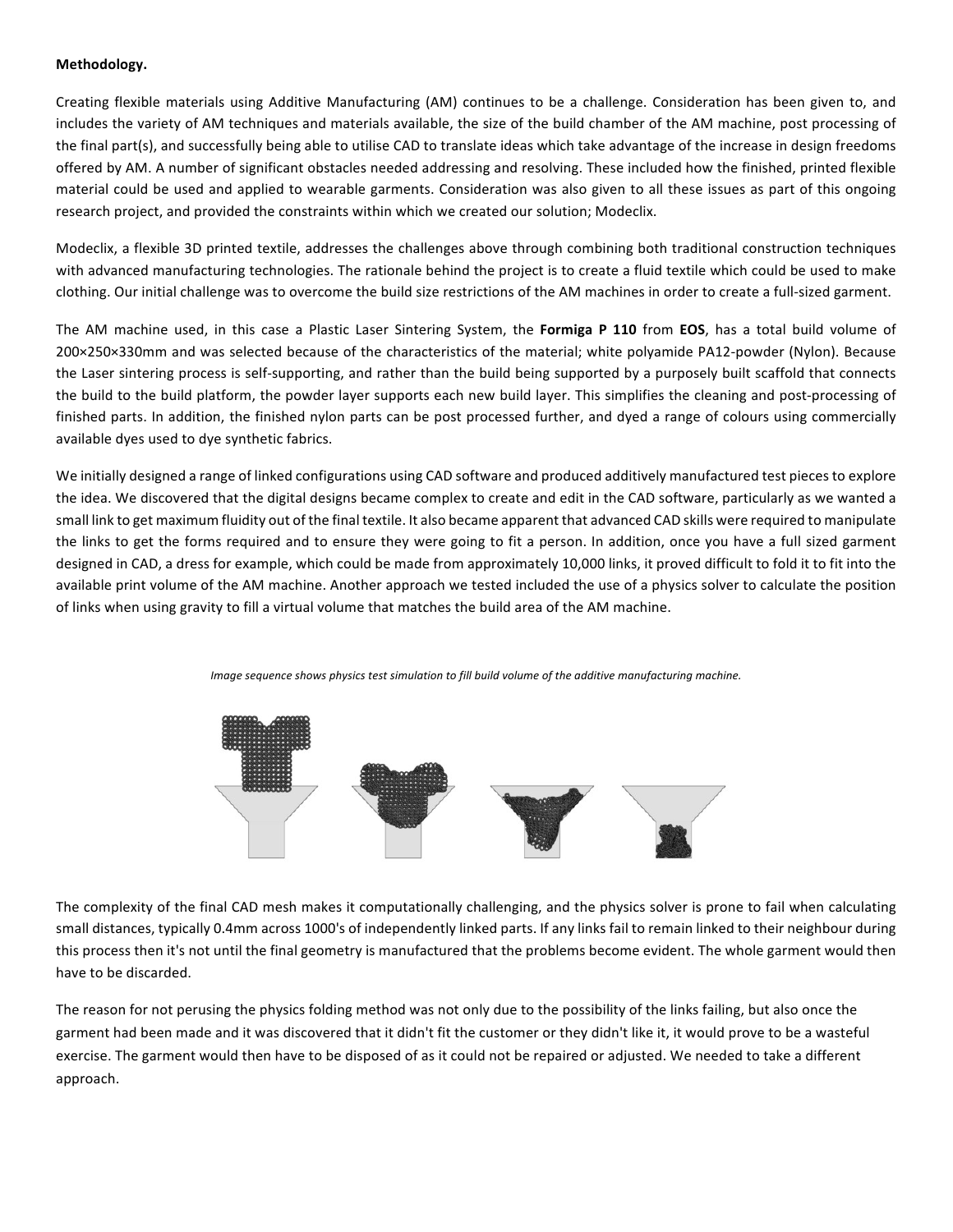

Image shows early AM link experiment where the physics solver has failed resulting in detached links. The problem was not discovered until after the mesh had been *built as it's difficult to check link integrity in the CAD file once it's been compressed to fit the build volume.* 

Based on this initial experimentation we realised that it would be beneficial to create a material that wasn't dependent on CAD expertise and that could be repaired if the AM process failed. This led us to rethink the project. We arrived at a surprising solution which solved the issues we were experiencing.

Modeclix consists of a system of links that can be additively manufactured as linked panels. However, the design of the link allows for the panels to be de-constructed and then reassembled by hand. Linked panels can be connected together and manipulated by hand to create form and shape easily without any CAD expertise. The linking system enables large forms to be constructed. This is crucial as it removes the issue of the size restrictions defined by the model of AM machine used.



*Images* of a single link and how they connect together to form a flexible panel. Front & back views.

The smallest link was designed first to work within the machine specific tolerances of the Selective Laser Sintering (SLS) process. The link consists of 4 connected spiral arms. The links are connected across the top face, but left open on the reverse, to allow the links to be disconnected and reconnected as required. The link measures 9.5×9.5×3.6mm. Each arm of the link is 1.4mm diameter and the total size of the link takes into account the need for a 0.4mm gap between links when linked together in the CAD software. This allows sheets of linked material to be manufactured without the links fusing together as they undergo the sintering process.

The sintered nylon link was designed to exhibit the desired properties. The link shape required needed to be flexible as each arm on the link elongates when pulled. It must also be firm enough so that a degree of stretch would be achievable without breaking. The arm of each link also needed to be strong enough to withstand the manual deconstruction and reconstruction process. The link was designed taking into account these desired properties, the quality of the sintered nylon, and the machine specific tolerances of the AM process.

A spiral vector path was generated in CAD software and 4 instance (linked) copies of this path were each rotated 90 degrees. A circular vector section was then attached to each spiral arm to give the desired cross section thickness. As all vector paths are connected in the CAD software as instance copies, any subsequent editing of the paths to adjust and perfect the shape is reflected in all the components simultaneously. This makes the editing process relatively straight forward. Changes to one link will update all links to the new shape. This is a particularly useful work-flow when attempting to ensure the link will function and still have the required distance between links so that the linked panels can be additively manufactured successfully.



The link is described as a series of curves and a profile in the CAD software.

Panels of links are then laid out in CAD to fill the available build volume of the AM machine used. In our case panels of 22x22 links which equals 484 links per panel are laid out as sheets using an array modifier in the software. 20 duplicate panels are stacked on top of one another in the software to fill the entire build volume available. This 3D digital file is then processed by the AM software. It is sliced into 0.1mm slices and each digital slice is then sent to the AM machine and drawn by the laser into the layer of nylon powder.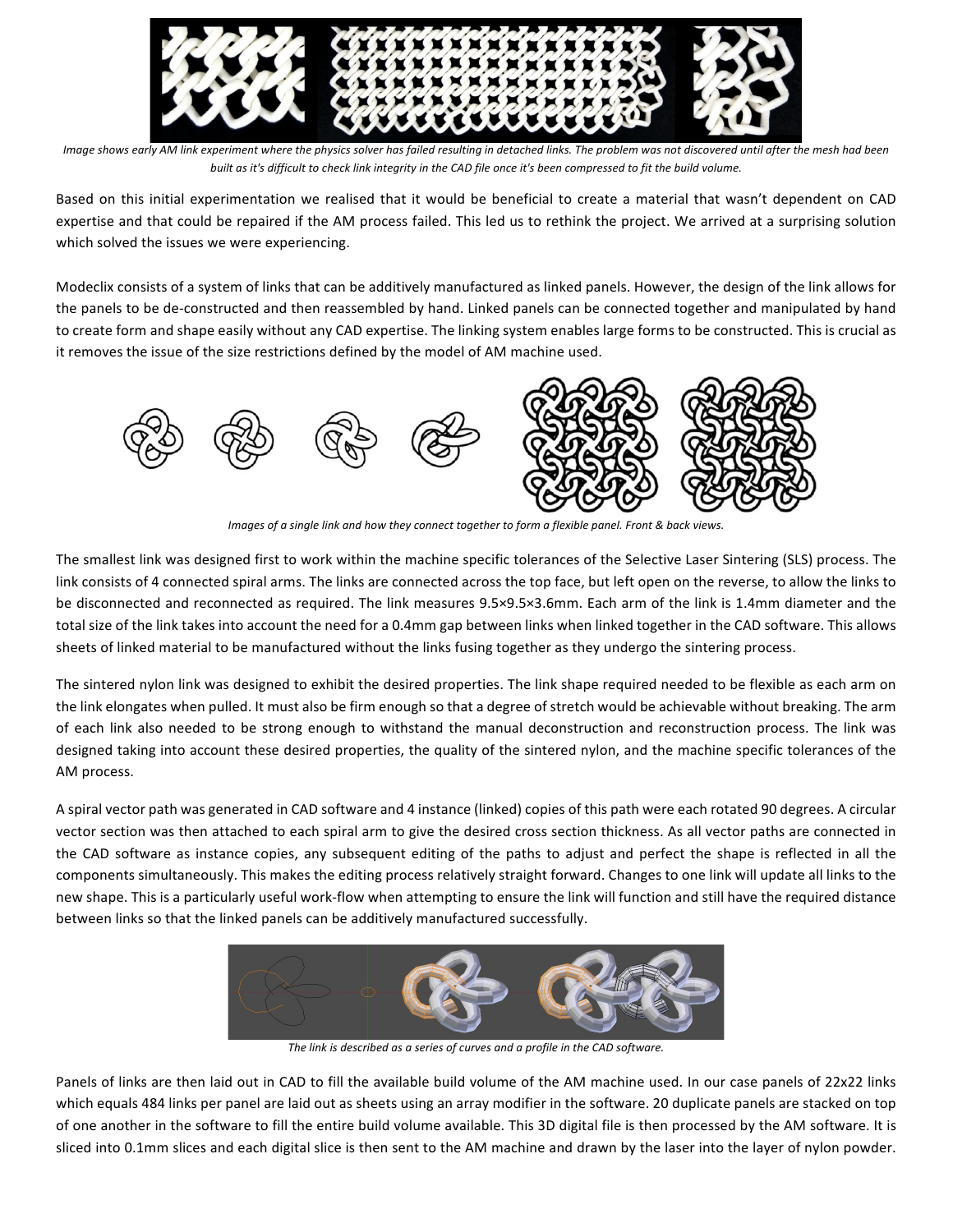Each layer is processed in sequence, one at a time, to build the complete stack. By stacking a close linked mesh in this way we achieve excellent density in the build chamber resulting in a minimal amount of unused powder.

Once the EOS P110 has completed the build cycle (approx 15 hours) and cooled, the build chamber is removed from the machine. The contents are removed from the build chamber and the sintered parts are separated from the unused powder. Excess powder is removed from the parts using a brush and compressed air. Excess powder is collected so that it can be sifted and blended with a % of new virgin powder and re-cycled into the next build.



This image shows the front and back of 484 links, linked as a panel. It has been additively manufactured as a single sheet of connected links. The number of links can be adjusted to take full advantage of the build volume of the AM SLS machine used.

The powder free panels of connected links can be effectively post-processed using a medium drum size vibro-finisher with ceramic media and water. Excellent spiralling rotation is achieved with noticeable smoothing of the AM nylon parts after just 3 hours. This mechanical finishing process burnishes the sintered surface, smoothing it in the process. Once the cycle is complete and the desired finish is obtained, the panels are rinsed in water and allowed to dry.

Modeclix has in the first instance been used to create clothing and fashion accessories to demonstrate the versatility of the linking system. Each item has been made to explore the versatility of Modeclix. All garments have been constructed from small panels and created on a dress making stand in a way similar to traditional dress making. The garments are seamless and do not require the usual pattern making / drafting stage. The material can be manipulated by anyone as they become familiar with the process of connecting the links together by hand. Once familiar with the process, construction can be quick. To link 50 links, typically takes approx 1min once practised with the technique. The links can be connected into an array of different configurations.



Examples of garments, accessories and toys made from Modeclix..

As the panels of links are made of nylon the material responds well to commercially available disperse dyes that are used in the textile industry to dye synthetic fabrics. Depending on the colour required and the volume of textile to be dyed, an amount of the appropriate pigment is dissolved in water and heated to 90-95 degree C. The white linked panels are then immersed in the dye bath for between 15-60 minutes until the desired shade is achieved, the dye in solution can also be reused. The dyed parts are then rinsed and allowed to dry. After dying the textile, patterns and designs can be incorporated into the final item. Because Modeclix is adaptable, different patterns can be created across the textile based on combining different coloured links, each treated as a 'pixel' to form designs and decorative detail.

As Modeclix consists of interchangeable links, the repair process is straight forward. The SLS process can sometimes fail as a result of the powder mix not being even, the machine settings being incorrect for the type of object being built, inconsistent heat distribution throughout the build chamber or simply corruption in the 3D data file. This can lead to soft or brittle built parts or parts with anomalies. Once the build is complete and cleaned, it is difficult to check part consistency across 1000's of parts. Modeclix has a break strain of 7kg across a connected panel matrix of 22×22 links, but if pulled with too much force the links will stretch or even break. If there has been an issue with the build then it's evident when the textile is put under stress. Should any of the links fail, the broken or distorted links are simply replaced with new ones, repairing the textile in the process.